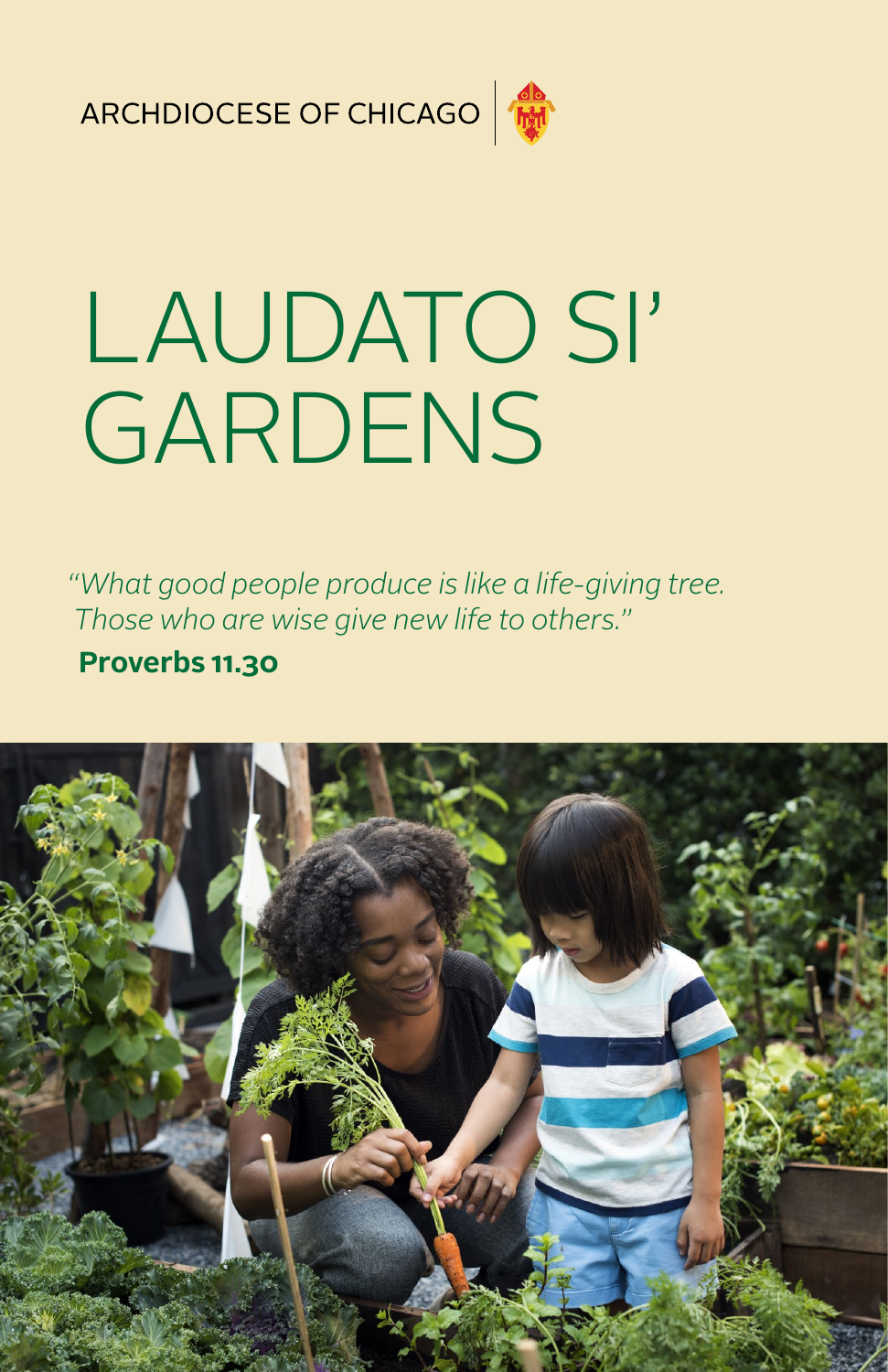# **LAUDATO SI' GARDENS**

Laudato Si' Gardens are sacred places that promote in us a love for all of God's creation. The gardens contribute to enhancing local biodiversity and environmental justice with their special emphasis on the beauty of native plants, food and the dignity of all people. Laudato Si' Gardens help people to remember the goodness and peaceful serenity of God's creation and to recover the original harmony between God, our first parents and all of creation in the Garden of Eden. They are sacred spaces where all of God's families can gather to pray and to celebrate outdoor liturgies. Laudato Si' Gardens also serve as a place for encounters with local community members, including children, the elderly, diverse ethnic groups and the physically challenged. They provide a means to knit the community's social threads together, thus promoting neighborhood cohesion, solidarity and peace. Those involved in establishing and maintaining Laudato Si' Gardens are encouraged to celebrate significant occasions like birthdays or to commemorate the passing away of a dearly beloved person by planting flowers, native plants and tree saplings.

#### **DEDICATING YOUR LAUDATO SI' GARDEN**

Though Laudato Si' Gardens may be planted for any occasion, they are often planted to commemorate special occasions such as holidays, anniversaries, events and festivals. Planting a Laudato Si' Garden is a way to bring people together from many different sectors of a community. Every Laudato Si' Garden dedication ceremony is a unique outcome of the shared experience for those who attend. Here are some suggestions to consider in the creation of your Laudato Si' Garden dedication ceremony:

- **•** Secure an official Archdiocese of Chicago Laudato Si' Garden Plaque. Contact Luisa Pimentel at **[creation@archchicago.org](mailto:creation%40archchicago.org?subject=)**.
- **•** Invite your community to participate in the ceremony, including children, seniors, representatives of various faith communities and/or ethnic groups, schools, clubs, youth groups and local media. Ask a community leader or clergy member to say a few words a the ceremony.
- **•** Explain the history and origin of the Laudato Si' Garden, how you learned about it, and the significance of the garden site and date of dedication.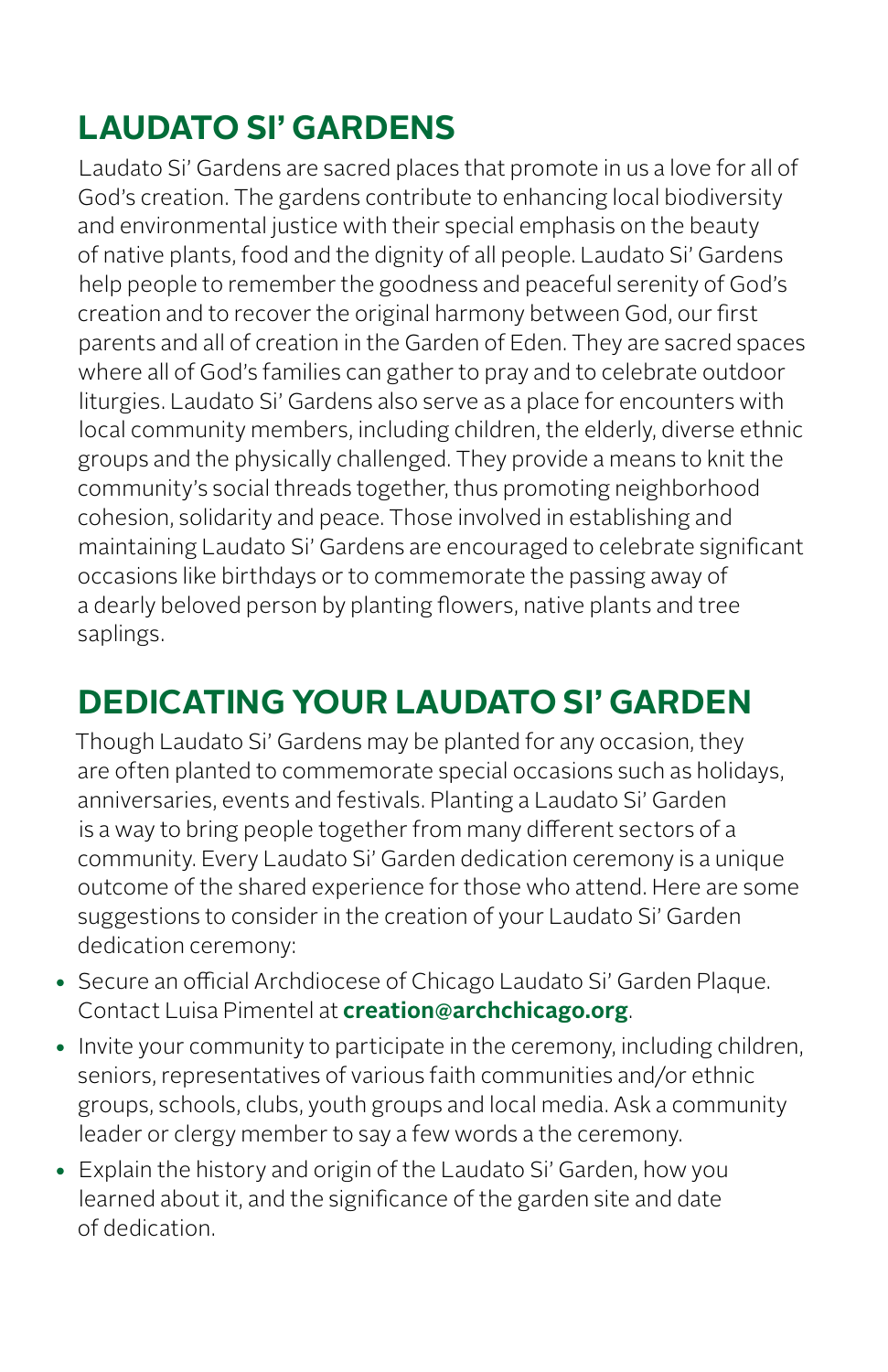- **•** Choose an inspiring spiritual passage, litany, poem or prayer for the occasion.
- **•** Invite those in attendance to contemplate the questions presented on the Laudato Si' Garden Plaque and Prayer Cards.
- **•** Invite local groups to provide entertainment, such as a church choir or a children's dancing school. It is nice to end with everyone singing together.
- **•** Some Laudato Si' Gardens are already planted prior to the ceremony and unveiled during the dedication. You may also choose to have a group planting, where everyone gets to heave a shovelful of earth. Creation poems or other items may be planted along with your Laudato Si' Gardens.
- **•** Plan an annual ceremony for Rogation Days, the Season of Creation and feasts and blessings related to the seasons of the year.

Whatever you do to dedicate your Laudato Si' Garden, the important part will be to hold a prayer for the care of God's creation in your heart and to send that prayer around the world. You will make your garden special, and your organization will be seen as part of the global movement to care for our common home. Your Laudato Si' Garden's dedication will be filled with love!

## **Let Us Know**

Please send information and digital photos of your Laudato Si' Garden dedication to Luisa Pimentel at **[creation@archchicago.org](mailto:creation%40archchicago.org?subject=)**.

**[pvm.archchicago.org/human-dignity-solidarity/care-for-creation](https://pvm.archchicago.org/human-dignity-solidarity/care-for-creation-ministry/laudato-si-gardens)[ministry/laudato-si-gardens](https://pvm.archchicago.org/human-dignity-solidarity/care-for-creation-ministry/laudato-si-gardens)**

## **Laudato Si' Garden 2021 Partners**

Congregation of St. Joseph DePaul University Faith in Place The Field Museum Life Directions Openlands